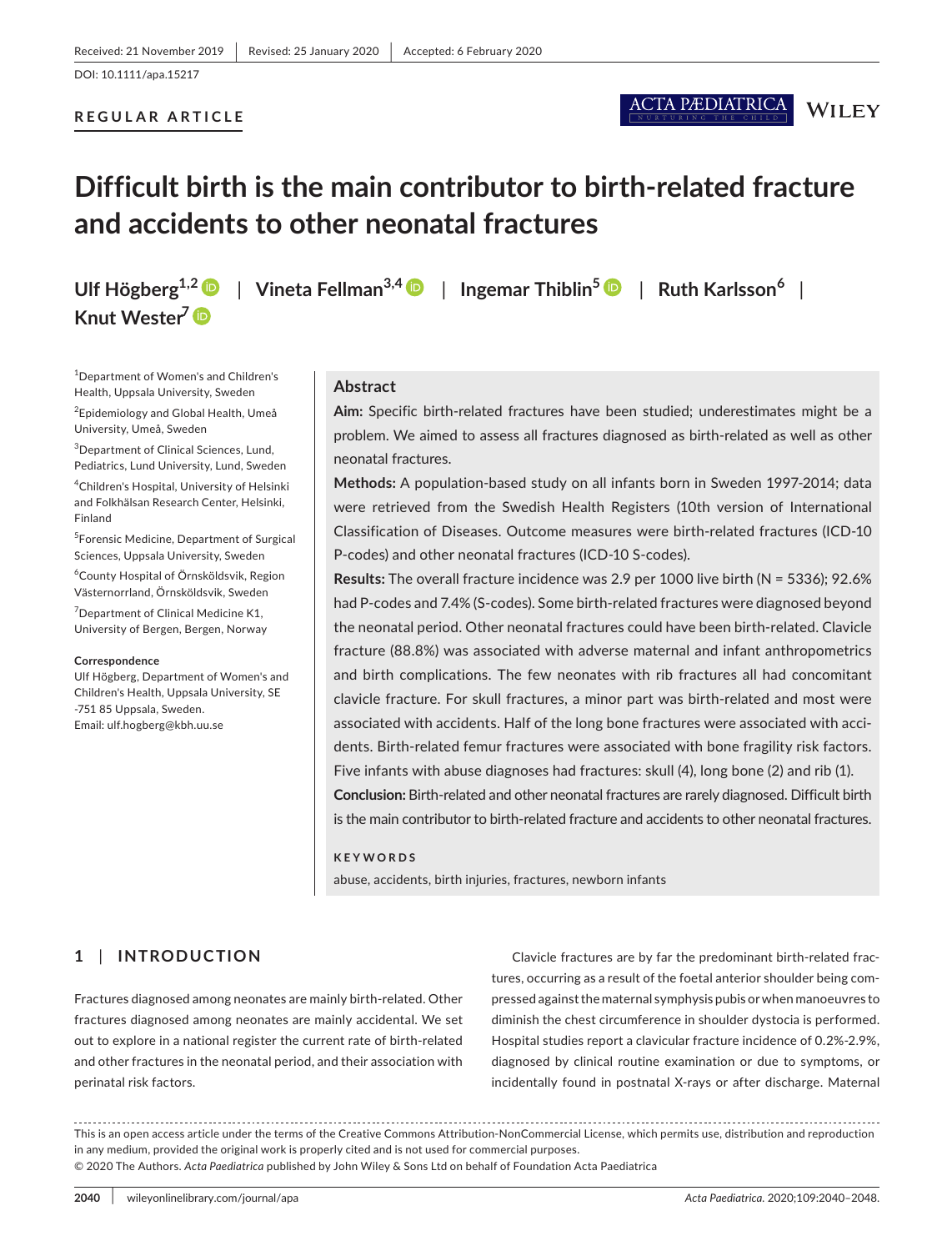obesity, short stature, high birthweight and shoulder dystocia are well-known risk factors. $^1$  Clavicle fracture has further been used as an obstetric patient safety indicator.<sup>2</sup>

Rib fractures, also multiple, are rarely reported in association with birth, only as case reports, but may have the same origin as clavicle fractures, caused by the shoulder compression forces to the chest, $3,4$  or in association with bone fragility.<sup>5</sup> International Classification of Diseases—10th version (ICD-10) does not provide a special code for birth-related rib fractures.

Humerus fractures may result as a direct trauma in delivering arm in case of shoulder dystocia. However, such fractures are rarely reported. Basha et al<sup>6</sup> reported only two cases in a total of nearly 35 000 births, in conjunction with spontaneous vaginal birth and caesarean section with cephalic presentation.

Femur fractures were previously associated with difficult vaginal breech delivery, usually an error of art when applying too much power or in the wrong direction to the bone. Today, such fractures have also been reported in caesarean breech delivery, in other malpositions, due to power during the extraction, or in association with preterm or twin deliveries.<sup>6,7</sup> Femur fractures are reported to have an incidence of 0.13-0.17 per 1000 live births. $6,7$  Classical metaphyseal lesions, considered as highly specific for abuse,<sup>8</sup> have been reported in association with uncomplicated caesarean delivery preceded by external version and in a difficult caesarean footling breech extraction.<sup>9</sup> Orthopaedic surgeons do alert clinicians to be aware of possible birth-related transphyseal fractures of lower limb and that appropriate treatment might prevent sequelae.<sup>10</sup>

Skull fractures are rare in modern obstetrics (0.001-0.01%), although they may be underestimated, $^{11}$  as an incidence of 2.9% has also been reported.<sup>12</sup> Considering the fact that the head in the majority of infants is the largest part of the body to pass the birth canal, and that it undergoes an almost extreme moulding during this passage,<sup>13</sup> it is conceivable that some skull fractures may remain undetected. Greenstick skull fractures are stated to be the most common, followed by depressed and linear type. $^{11}$  Birth-related skull fractures are associated with assisted vaginal delivery or caesarean after failed assisted vaginal delivery*.* 14

Not birth-related fractures observed later during the neonatal period might be accidental and caused by short falls. Monson et al<sup>15</sup> reported 14 neonatal in-hospital falls (0.16 per 1000), only one resulted in a skull fracture. Nine cases of skull fractures have been reported after falling from hospital bed or from parent's arms.<sup>14</sup>

Fractures among neonates may be diagnosed as non-accidental as long bone fracture and rib fracture are considered to have high association with maltreatment diagnoses.<sup>16</sup>

Present knowledge about birth-related fractures is mainly derived from single hospital studies or case reports that address specific types of fracture. Wide differences in reported incidences of birth-related fractures might also indicate that underestimates are a problem. To our knowledge, no national study has been conducted that includes all fractures diagnosed as birth-related and other fractures diagnosed during the neonatal period. The aim of this study was to describe fractures diagnosed as birth-related by type, age at

#### **Key notes**

- Few studies have addressed birth-related and other neonatal fractures by cause and age at diagnosis.
- Difficult birth is the main contributor; clavicle fractures were the most prevalent fracture with a few concomitant with rib fractures, while most skull fractures were caused by fall accidents.
- Birth-related and other neonatal fractures are rarely diagnosed, diagnosis can be delayed, and underestimates cannot be excluded.

diagnosis and associated maternal, birth and newborn infant characteristics, and other fractures occurring during the neonatal period.

# **2** | **MATERIALS AND METHODS**

# **2.1** | **Design**

This nationwide population-based register study comprised 1 855 267 infants born in Sweden between January 1997 and December 2014. We followed the infants until 1 year of age and their mothers by using data from the National Patient Register (NPR) and the Swedish Medical Birth Register (SMBR) maintained by the Swedish National Board of Health and Welfare.<sup>17</sup> During the study period, the National Patient Register used diagnosis codes from ICD-10 (Swedish version).

#### **2.2** | **Cases**

Out of all children born during the 18-year period, we selected all infants with a fracture diagnosis according to birth-related fractures (ICD-10 P-codes = birth injury to skeleton) or other neonatal fractures (ICD-10 S-codes) in early (1-7 days) or late neonatal period (8-28 days) in ICD-10 (Table 1).

We categorised a number of exposures. The maternal exposures included the following: (1) age: 34 or below, 35 or above, (2) parity: one, two or more, (3) height: <160 cm, 160.0-160.9 cm and 170 cm or above, (4) body mass index (BMI) at the start of pregnancy: normal (18.5-24.9), overweight (25-29.9) and obese (30+). Delivery factors were (5) dystocic labour, (6) presentation: occiput anterior, occiput posterior brow, breech and others, (7) mode of delivery: spontaneous vaginal delivery—SVD, vacuum, forceps, planned caesarean or emergency caesarean, (8) shoulder dystocia). The infant factors were (9) sex, (10) single or multiple birth, (11) term or preterm birth: <32 and 32-36 gestational weeks, (12) birthweight in gram: <2500, 2500-3499, 3500-3999, 4000-4499, 4500 or more, (13) head circumference in centimetre: ≤35, 36-37, 38 or more and (14) small for gestational age (SGA): <2.5th or <10th percentiles.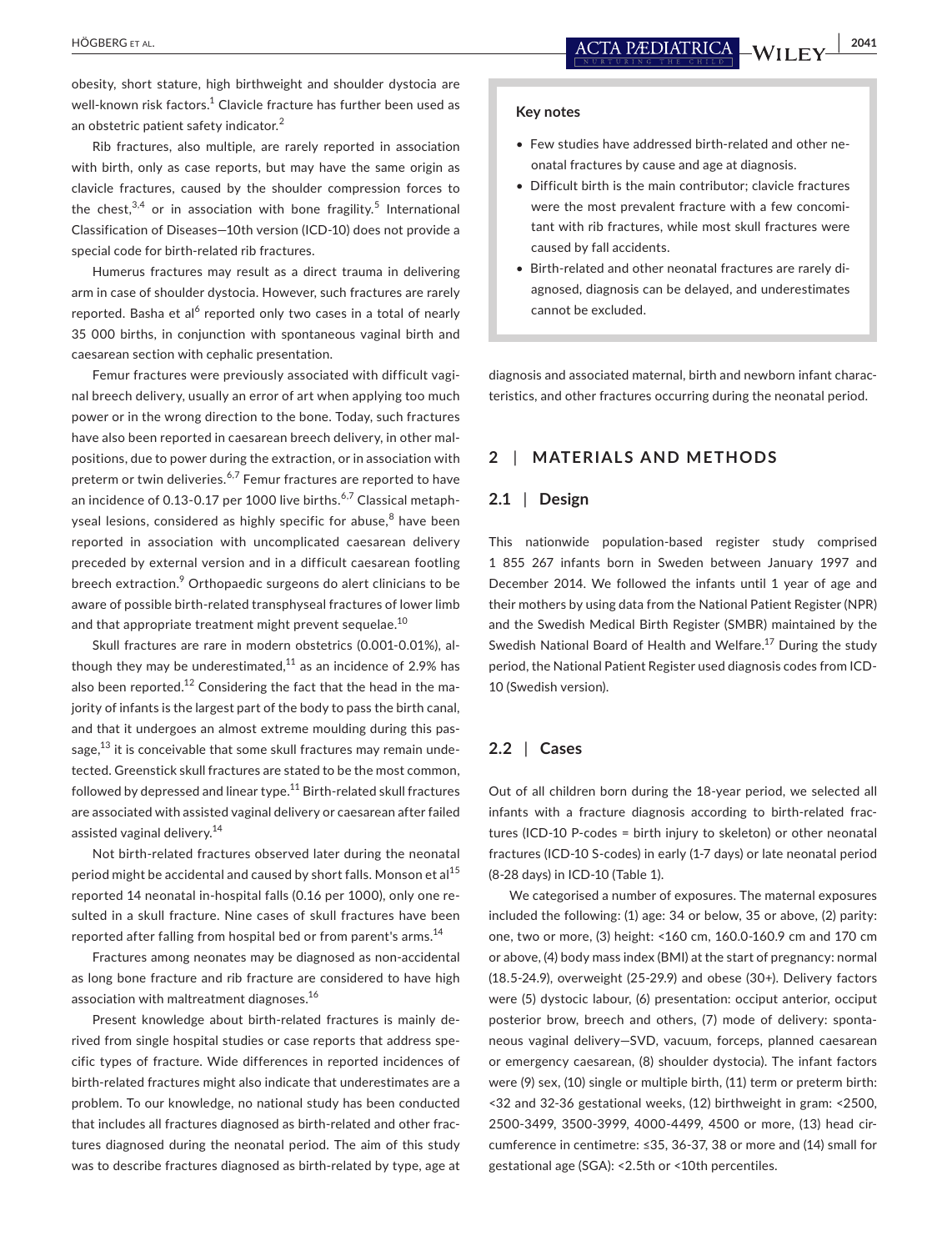**2042 |**  HÖGBERG et al.

| Category          | <b>Diagnosis</b>                                                                                                                 | ICD 10 codes                                                   |
|-------------------|----------------------------------------------------------------------------------------------------------------------------------|----------------------------------------------------------------|
| Birth injury to   | Fracture of skull due to birth injury                                                                                            | P <sub>13.0</sub>                                              |
| skeleton          | Other birth injuries to skull                                                                                                    | P <sub>13.1</sub>                                              |
|                   | Birth injury to femur                                                                                                            | P <sub>13.2</sub>                                              |
|                   | Birth injury to other long bones                                                                                                 | P <sub>13.3</sub>                                              |
|                   | Fracture of clavicle due to birth injury                                                                                         | P <sub>13.4</sub>                                              |
|                   | Birth injuries to other parts of skeleton                                                                                        | P <sub>13.8</sub>                                              |
|                   | Birth injury to skeleton, unspecified                                                                                            | P <sub>13.9</sub>                                              |
| <b>Fractures</b>  | Skull fracture                                                                                                                   | S02.0, S02.1, S02.8, S02.9                                     |
|                   | Clavicle                                                                                                                         | S42.0                                                          |
|                   | Rib fracture                                                                                                                     | S22.3, S 22.4                                                  |
|                   | Long bone fracture                                                                                                               | S42.2, S42.3, S42.4, S42.7,<br>S42.8, S52,, S72, S82, T10, T12 |
| Accidental injury | Transport accident                                                                                                               | $V01-99$                                                       |
|                   | Fall accidents                                                                                                                   | W00-19                                                         |
| Others            | Dystocic labour<br>Infant abuse diagnosis (observation<br>for suspected abuse, battered baby<br>syndrome, maltreatment syndrome) | O62-O67<br>Z03.8K, Y07, T74.1, Y06.                            |

**TABLE 1** Definitions of fractures, accidents and others

*Note:* Swedish version of the International statistical Classification of Diseases (ICD10).

# **2.3** | **Controls**

Infants that were entered in the National Patient Register (NPR), but without birth-related or other fractures during the neonatal period served as controls as previously described.<sup>18</sup>

# **2.4** | **Statistical analyses**

Birth-related fractures were described by type (clavicle—P13.4, skull—P13.0, other skull—P13.1, femur—P13.2, other long bone— P13.3 and others and unspecified—P13.8-9), day of diagnosis (median and minimum-maximum), and by interval (1-6/8-28/29-58, 59-89/90+), and the incidence proportion per 1000 infants live born.

Other neonatal fractures, not diagnosed as birth-related, were described by numbers, age at diagnosis categorised in early and late neonatal periods, and reported fall or transport accident.

The Fisher's exact test or Mantel-Haenszel chi-square was applied to assess differences between the infants with fractures (clavicle—P13.4, skull—P13.0 & other skull—P13.1, femur—P13.2, other long bone—P13.3) and the control population.

Multiple logistic regression was performed to evaluate odds ratio with 95% confidence intervals of vaginally delivered infants with a clavicle fracture with the following categorised covariates: primiparity, maternal height (<160 cm, 160.0-160.9 cm) and BMI (25-29.9 and 30+), dystocic labour, shoulder dystocia, mode of delivery (vacuum), child's sex, birthweight in gram (3500-3999, 4000-4499, 4500 or more) and head circumference in centimetre (36-37, 38 or more). Adjusted odds ratios (aOR) were analysed; in model 1, maternal and child's anthropometrics were entered, and in model 2, birth complications were added.

For the statistical analysis, we used the statistical software package SPSS, version 25.0 (IBM Corp) and OpenEpi.<sup>19</sup>

The study was approved by the Regional Ethical Committee in Uppsala (2014-11-19, No. 383). This committee approved a waiver of informed consent, considering that the research database contained only coded data. For cases with abuse diagnoses, we had ethical permission to review clinical records (2015-11-18 No 383/2).

# **3** | **RESULTS**

In all, we found 5336 fractures, 2.9 per 1000 live births, diagnosed as birth-related fractures (ICD-10 P-codes) (92.6%) and other neonatal fractures (ICD-10 S-codes) (7.4%). Eleven children died during their first year. None of those children had a fracture diagnosis stated as a main or contributory death cause, whereas six children had any neonatal diagnoses. A total of 4943 infants had a birth-related fracture. Clavicle fractures were by far the most frequent, found in 95.5% of the infants with fractures ( $n = 4736$ ), followed by other long bone fractures in 2.9% ( $n = 144$ ), skull fractures in 0.81% ( $n = 40$ ), femur fractures in 0.79% (n = 39) and other unspecified fractures in 0.71% (n = 35). The incidences per 1000 live births were clavicle 0.26, other long bone 0.08, skull/other skull 0.02 and femur 0.02 (Table 2).

A total of 515 fractures were found ascribed to other neonatal fractures: long bone (n = 231), skull (n = 139), clavicle (n = 133) and rib (n = 12) (Table 3).

The proportions of male sex for the types of birth-related fractures were clavicle 59.1%, other long bone 65.3%, skull 67.5% and femur 61.5%. For other neonatal fractures, the proportions of male sex were clavicle 51.1%, long bone 63.6%, skull 52.5% and rib 58.3%.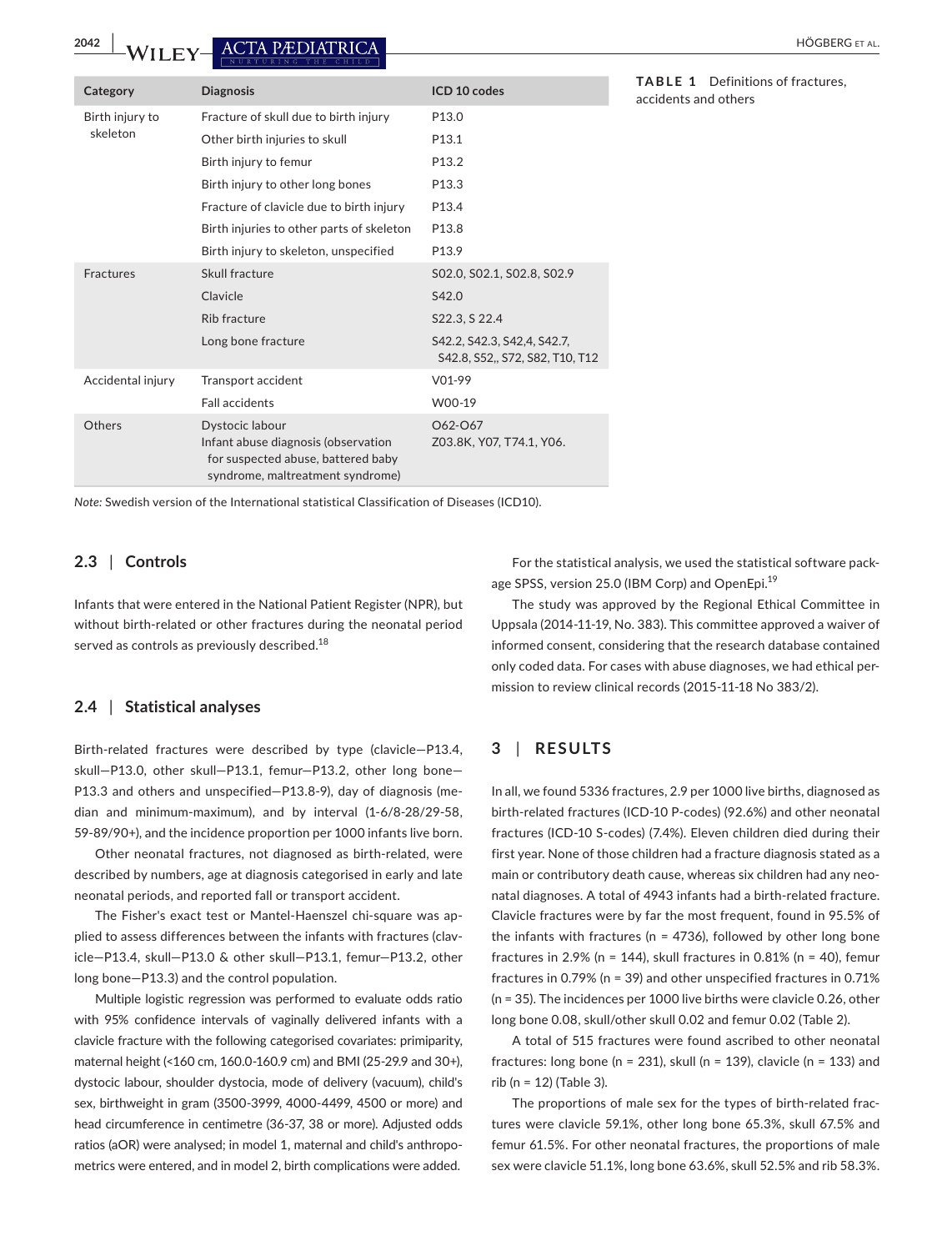**TABLE 2** Birth-related fracture (only P13 ICD10-codes) among infants born in Sweden 1997-2014 by median (minimum-maximum), period of diagnosis and incidence per 100 000 births

|                                       | <b>Birth-related fractures</b>       |                                    |                                   |                             |                                            |                                                     |
|---------------------------------------|--------------------------------------|------------------------------------|-----------------------------------|-----------------------------|--------------------------------------------|-----------------------------------------------------|
|                                       | Clavicle<br>$(P13.4) (n = 4736)^{a}$ | <b>Skull</b><br>$(P13.0) (n = 24)$ | Other skull<br>$(P13.1) (n = 16)$ | Femur<br>$(P13.2) (n = 39)$ | Other long bones<br>(P13.3)<br>$(n = 144)$ | Others and unspecified<br>$(P13.8, P13.9)$ (n = 35) |
| Median days of<br>diagnosis (min-max) | $1(1-344)$                           | $1(1-52)$                          | $17(1-206)$                       | $1(1-56)$                   | $1(1-358)$                                 | $4(1-182)$                                          |
| Diagnosis at age                      |                                      |                                    |                                   |                             |                                            |                                                     |
| 1                                     | 4400                                 | 20                                 | $\overline{7}$                    | 28                          | 96                                         | 16                                                  |
| $2 - 6$                               | 61                                   | $\overline{2}$                     | $\overline{2}$                    | 6                           | 13                                         | $\overline{2}$                                      |
| $7 - 28$                              | 222                                  | $\mathbf{1}$                       | $\overline{2}$                    | 3                           | 26                                         | 14                                                  |
| 28-58                                 | 45                                   | $\mathbf{1}$                       | $\mathbf{1}$                      | $\overline{2}$              | 6                                          | $\overline{2}$                                      |
| 59-89                                 | $\overline{4}$                       | $\Omega$                           | 6                                 | $\mathsf{O}$                | 3                                          | $\mathbf{1}$                                        |
| $90+$                                 | $\overline{4}$                       | $\mathsf{O}$                       | $\Omega$                          | $\mathsf{O}$                | $\mathbf 0$                                | $\mathbf{O}$                                        |
| Incidence <sup>b</sup><br>(per 1000)  | 0.26                                 | 0.01                               | 0.01                              | 0.02                        | 0.08                                       | 0.02                                                |

<sup>a</sup>2 cases of maltreatment diagnosis (days 181 and 238) with no diagnoses of subdural haemorrhage, retinal haemorrhage, rib fracture or long bone fracture.

 ${}^{\text{b}}$ N = 1 855 267.

Source: the Swedish Birth Register (SBMR) and the National Patient Register (NPR).

The great majority of the birth-related fractures was diagnosed at first day of life (92.4%) or within the early neonatal period (94.1%). During the late neonatal period, only 4.7% of the clavicle fractures were diagnosed, as well as three femur fractures, 26 other long bone fractures and 14 other or unspecified fractures. Few were diagnosed beyond the neonatal period: 1.1% of the clavicle fractures, eight skull fractures and nine other long bone fractures (Table 2).

Other neonatal fractures (ICD-10 S-codes), 48.2% were diagnosed in the early and 51.8% in the late neonatal period (Table 3).

# **3.1** | **Maternal, birth and infant characteristics**

Table 4 shows information of birth-related fractures by type and by maternal, birth and child characteristics. Maternal short stature and overweight/obesity were associated with clavicle fracture and other long bone fractures.

Dystocic labour was associated with all fracture types, except other skull fractures.

Shoulder dystocia occurred among 4.3% of those with clavicle fracture, and in one-third of those with other long bone fractures, three cases had both clavicle fracture and other long bone fracture.

Assisted vaginal delivery by vacuum extraction was associated with clavicle fracture (21.8%), skull fracture (45.8%) and other long bone fracture (26.4%).

Breech presentation was associated with femur fractures (69.2%); caesarean delivery was performed in more than two-thirds of those having a breech presentation. Adverse mode of presentation at birth was common for all fracture types, especially for femur fracture, of which two-thirds had a breech presentation.

Those with femur fracture were more often twins, had low birthweight and were small for gestational age. Moderate preterm born had more skull fractures, femur fractures and other long bone fractures. A birthweight above 3500 g was associated with clavicle fractures and a birthweight above 4000 g also with other long bone fractures.

### **3.2** | **Odds for clavicle fractures**

Table 5 shows risk factors for clavicle fracture among vaginally delivered infants. Odds ratios for clavicle fracture, when adjusted for birth complications, maternal and infant anthropometrics, and infant sex (model 2), were maternal short stature: aOR 2.02 (95% CI 1.79- 2.30), maternal overweight: aOR 1.26 (95% CI 1.16-1.37), maternal obesity: aOR 1.48 (95% CI 1.34-1.65), shoulder dystocia: aOR 4.84 (95% CI 3.70-6.32), vacuum delivery: aOR 2.52 (95% CI 1.61-3.92) and birthweight >4500 g: aOR 13.19 (95% CI 11.3-15.4). For model 1, which included only maternal and infant anthropometry, the adjusted odds ratios were rather similar.

# **3.3** | **Other neonatal fractures and accidents**

Table 3 shows the distribution of other neonatal fractures attributed to fall accidents (42.1%) and transport accidents (7.2%). A total of 87.6% of the skull fractures were diagnosed as accidental: fall accidents in four-fifths and transport accidents in one-fifth of the cases. A total of 68.3% of long bone fractures were diagnosed as accidental: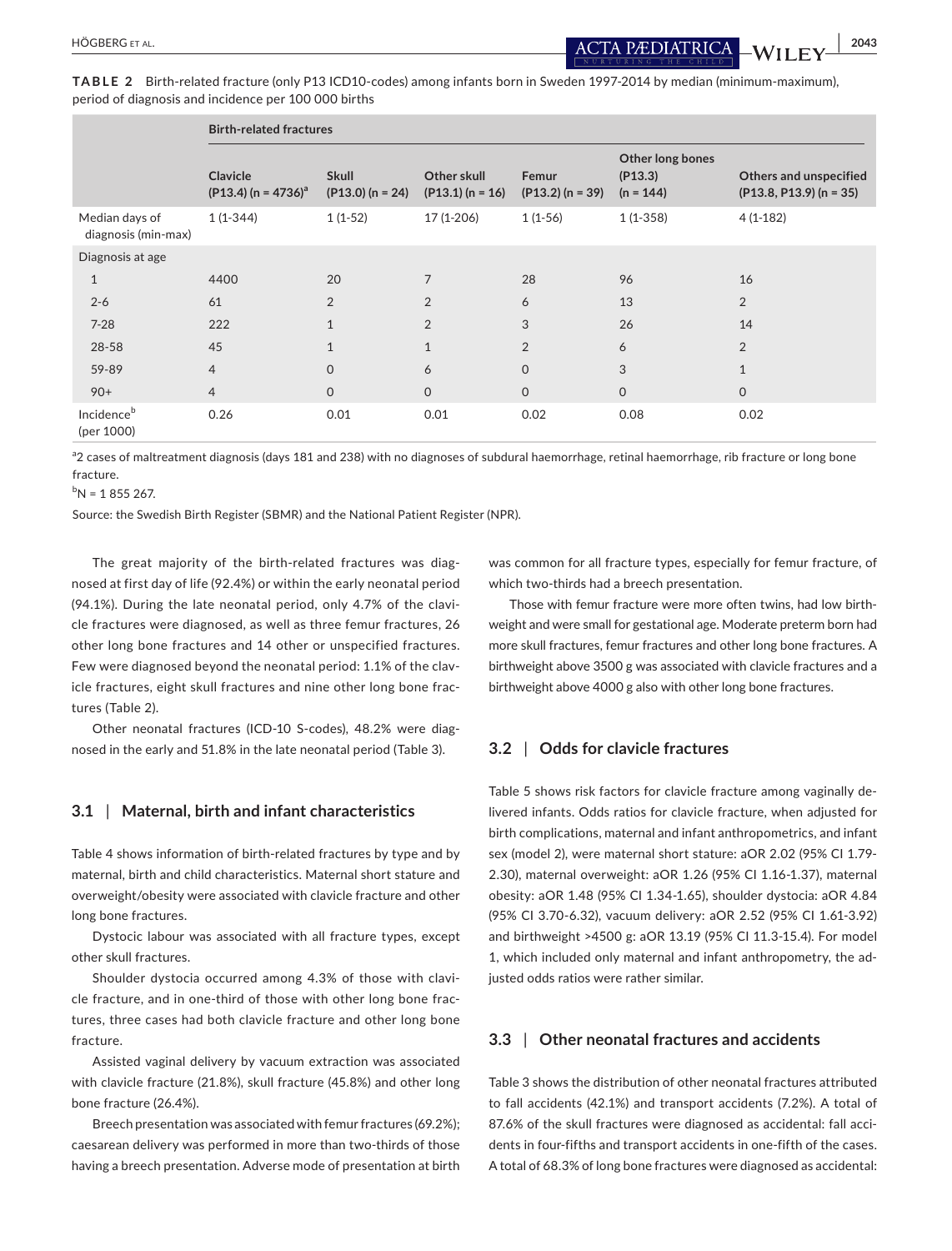**2044 WII EV ACTA PEDIATRICA** 

fall accidents in four-fifths and transport accidents in one-fifth of the cases. Clavicle fractures diagnosed during early neonatal period had less association with accidents, but had maternal, birth and infant characteristics indicating that they were caused by a birth trauma.

# **3.4** | **Rib fractures**

Some rib fractures (n = 10) were diagnosed in early neonatal period, none of which had had cardiopulmonary resuscitation, all of them had also a clavicle fracture, four of the ten had a dystocic labour, four had vacuum delivery, one was delivered by emergency caesarean, five had a birthweight >4000 g, one also had a long bone fracture, and one had a skull fracture (Table 3).

## **3.5** | **Abuse diagnoses**

Five infants had an abuse diagnosis at age 1, 16, 20, 22 and 26 days. All were girls with spontaneous births, and four were single and term born. The case diagnosed at day 1 was born twin at gestational age 30 weeks had subdural haemorrhage, skull fracture and rib fractures. No clinical record was found. The case diagnosed at day 16 had a complicated birth with secondary arrest, and fundal pressure was exerted. At the time of diagnosis, the infant had subdural haemorrhage, retinal haemorrhage, humerus fracture, rib fracture and classical metaphyseal lesions. Later investigation showed vitamin D deficiency at birth. The case diagnosed at day 20 had birthweight of 3980 g. At the time of diagnosis, an abdominal X-ray because of vomiting revealed healing rib fractures, and further radiology showed skull fracture. The case diagnosed at day 22 had a short fall of about 1 m, skull fracture and subdural haemorrhage, which was later classified at as a fall accident not abuse. The case diagnosed at day 26 had a birthweight of 2655 g, small for gestational age (<10%) and long bone fracture.

# **4** | **DISCUSSION**

To our knowledge, this is the first population register-based study assessing birth-related fractures (ICD-10 P-codes) and other neonatal fractures (ICD10, P-codes), respectively. In all, we found 5336 fractures, 2.9 per 1000 live births, diagnosed as birth-related (92.6%) and other neonatal fractures (7.4%). Clavicle fracture was by far the most common birth-related fracture and was associated with short maternal height, maternal overweight or obesity, shoulder dystocia, vacuum delivery and increasing birthweight. Out of all skull fractures, only a minor part was birth-related and half of those were related to dystocic labour or use of vacuum. Most skull fractures were neonatal and associated with fall accidents or transport accidents.

The overrepresentation of adverse maternal or foetal anthropometrics and birth complications such as dystocic labour, shoulder dystocia and vacuum delivery does support that infants with birth-related fractures are exposed to excessive forces during birth. Expulsive forces on the foetal head are reported to be 16 N (Newton units) at rest, 54 N during uterine contraction and 120 N during pushing.<sup>20</sup> The traction force during vacuum extraction is on average 225 N. $^{21}$ 

Out of all long bone fractures, half occurred during the neonatal period and two-thirds were associated with accidents. Birth-related femur fractures were associated with breech delivery, whether caesarean or not, multiple births, preterm and small for gestational age. All rib fractures diagnosed in the early neonatal period also had the typical birth-related clavicle fractures, suggesting that the forces during delivery may cause rib fractures too.

Our results show that the diagnosis of birth-related fractures might be delayed; although the absolute majority was diagnosed in the early neonatal period, a small portion was diagnosed in the late neonatal period, and some even later in infancy. One less plausible possibility is that fractures during late infancy have been diagnosed incorrectly as birth-related; however, this possibility cannot be ascertained by our study design.

Delayed diagnosis, after discharge, has previously been reported for clavicle fractures in 13%-39%, $^1$  and mean duration to diagnosis of femur fractures has been reported to be 6.3 days<sup>7</sup>; in one case, the diagnosis was made on day  $9^{22}$  indicating that non-dislocated birth-related fractures are not easily diagnosed. $1,7,22$  Clavicle fractures diagnosed later during the neonatal period had similar risk factors as the birth-related clavicle fractures. This might indicate that they possibly could have been birth-related and that fractures diagnosed during infancy without a recent trauma exposure might be birth-related. In the routine examination of newborn infants, clavicle fractures are especially looked for, whereas other fractures might be overlooked if there are no symptoms. However, if no crepitation or callus formation is found at the examination, there is still a risk for a fracture to pass unnoticed.

A linear skull fracture or a fracture without loose fragments or indentations may be clinically silent and therefore not discovered, unless specifically looked for because of suspected accidental or intentional head injury, as suggested by Nachtergaele et al, $^{12}$  who on the basis of literature estimated that between 2.9% and 10% of all newborns had a cranial fracture. This may explain why skull fractures appear to occur infrequently. The recent publication by Ami et al gives an indication of the strong forces acting on the head during birth; maybe clinically silent skull fractures are much more common after birth than reflected in the data presented here. As the head in most infants is the largest part of the body to pass the birth canal, and as it undergoes an almost extreme moulding during this passage,<sup>13</sup> one would expect these forces to cause skull fractures to a larger extent than revealed in the present study.

To our knowledge, the present study is the largest study addressing birth-related fractures; it showed a lower incidence of clavicle fracture, 0.26%, than previously reported, $1,2,23-25$  and a lower incidence of femur fracture, 0.01%, than reported before.<sup>6,7</sup> Estimates of the incidence of birth-related fractures will never be accurate; in one study, half of the clavicle fractures were for instance found incidentally by X-ray. $^1$  However, our results do confirm present knowledge, that exceedingly high power exerted on the foetus might fracture the skeleton due to adverse maternal and foetal anthropometrics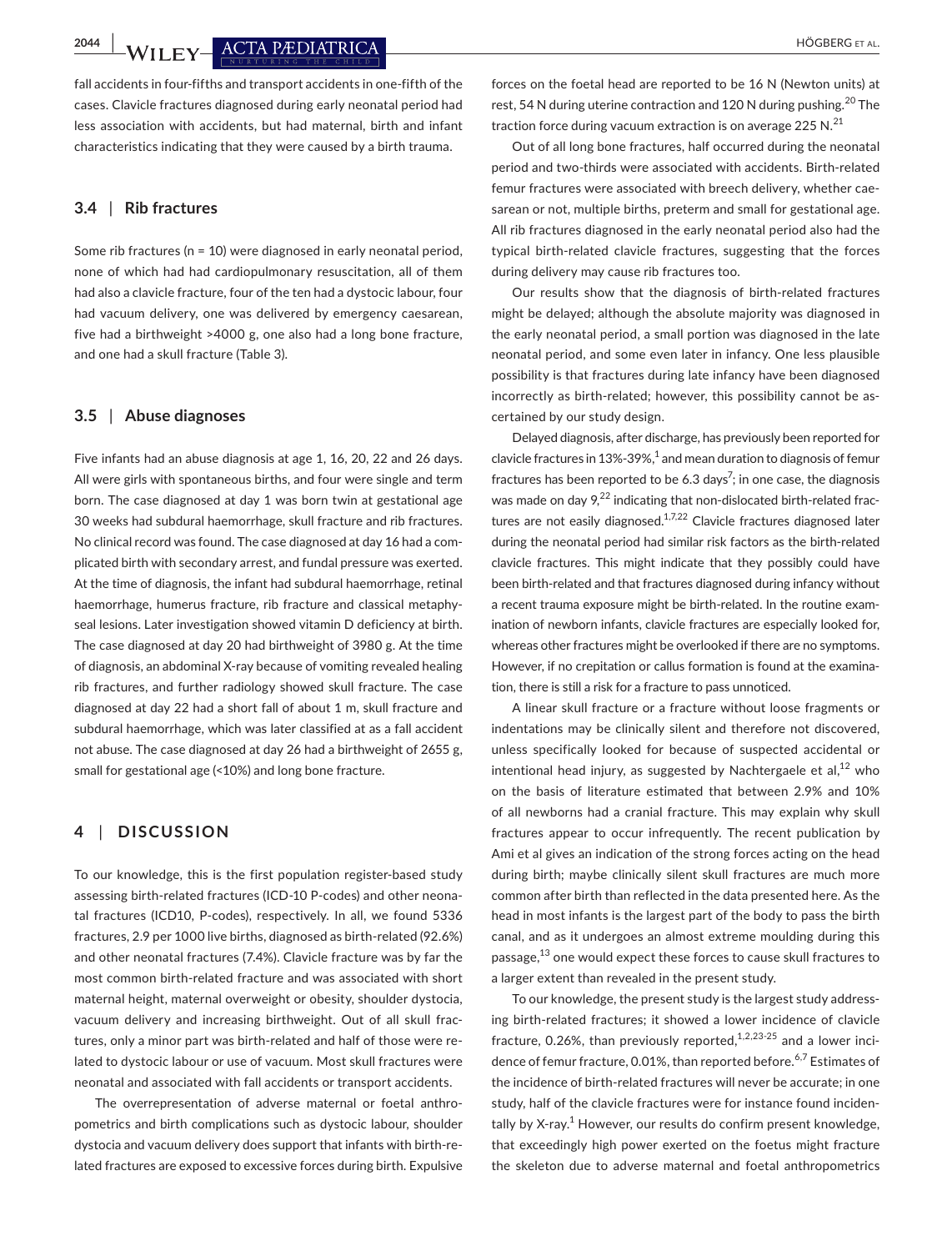**TABLE 3** Neonatal fractures (only S-codes for fractures, not cases with P-codes [birth-related fractures]) among infants born in Sweden 1997-2014 by age 1-7 and 8-28 days, fall and transport accidents

|                       |                    | Age at diagnosis (d) |                        |                            |                 |                       |                            |  |
|-----------------------|--------------------|----------------------|------------------------|----------------------------|-----------------|-----------------------|----------------------------|--|
|                       | $1-7d$<br>$1 - 28$ |                      |                        |                            |                 | $8-28d$               |                            |  |
|                       | All                | All                  | <b>Fall accidents</b>  | <b>Transport accidents</b> |                 | <b>Fall accidents</b> | <b>Transport accidents</b> |  |
| <b>Fracture types</b> | $\mathsf{n}$       | n.                   | $n (\%)$               | $n (\%)$                   | All             | $n (\%)$              | n(%)                       |  |
| Skull                 | 139                | 52                   | 29 <sup>a</sup> (55.8) | 14 (26.9)                  | 87              | $80^{b}$ (90.1)       | 4(4.6)                     |  |
| Clavicle              | 133                | 44 <sup>c</sup>      | $5^d$ (11.3)           | 3(6.8)                     | 89 <sup>e</sup> | $25^{\circ}$ (28.1)   | 1(1.1)                     |  |
| <b>Rib</b>            | 12                 | $10^{\rm g}$         | $\Omega$               | 1(10)                      | 2 <sup>h</sup>  | $1^{\mathrm{i}}$      | $\mathbf 0$                |  |
| Long bone             | 231                | 142                  | $42^{j}$ (28.2)        | 11(7.7)                    | 89 <sup>k</sup> | $41^{(46.1)}$         | 3(3.4)                     |  |
| All                   | 515                | 248                  | 74 (29.8)              | 29(11.7)                   | 267             | 145 (54.3)            | 8(3.0)                     |  |

*Note:* Swedish version of the International statistical Classification of Diseases (ICD10).

<sup>a</sup>Fall being carried: 5; fall from furniture: 2; unspecified fall: 3; fall from bed: 17.

b Fall from furniture: 20; fall being carried: 31; unspecified fall: 13; fall same level: 3; fall from bed: 8; fall from stair or steps: 5.

c Maternal BMI ≥ 25:21; maternal height < 160 cm: 2; birthweight ≥ 4000 g: 23; vacuum: 7; shoulder dystocia: 2.

d Unspecified fall: 4; fall being carried: 1.

e Maternal BMI ≥ 25:33; maternal height < 160 cm: 19; birthweight ≥ 4000 g: 23; vacuum: 9; shoulder dystocia: 5.

 $^{\mathsf{f}}$ Unspecified fall: 21; fall from bed: 1; fall being carried: 1; fall same level: 1; fall from furniture: 1.

g Preterm: 2; birthweight < 2500:3; birthweight < 2500:3; birthweight ≥ 4000 g: 5; ≥4000 g: 5; shoulder dystocia: 1; clavicle fracture: 10.

h Preterm: 0; birthweight < 2500:0; birthweight < 2500:3, birthweight ≥ 4000 g: 5, ≥4000 g: 0; shoulder dystocia: 1; clavicle fracture: 2.

<sup>i</sup>Fall being carried: 1 and abuse diagnosis: 1 (girl, twin, born gestational week 30, birthweight 1550 g, small for gestational age, subdural haemorrhage, retinal haemorrhage).

.<br><sup>j</sup>Fall from stairs or steps: 1; fall from bed: 1; fall same level: 3; fall being carried: 1; unspecified fall: 34, fall from furniture: 2.

k Abuse diagnosis: 3 (one boy, two girls, single born, term born, birthweights 2655, 2930, 3810 g, 1 had retinal haemorrhage, none subdural haemorrhage).

l Fall from stair or steps: 1; fall same level: 3; unspecified fall: 36, 1 had abuse diagnosis; fall being carried: 1.

Source: the Swedish Birth Register (SBMR) and the National Patient Register (NPR).

and delivery complications, especially for clavicle fractures $1,23-25$ and skull fractures.<sup>14</sup> Still, fractures do occur without any perceived complication or risk factors, only 4.3% of the clavicle fractures were associated with shoulder dystocia, and half of them occurred among newborn infants with a birthweight below 4000 g.

All 10 rib fractures diagnosed in the early neonatal period had shoulder dystocia, never has so many cases been reported before.<sup>3,4</sup> The interpretation is that the same power that cause clavicle fracture might also cause rib fractures. Most probably, rib fractures could be underestimated, as they could be clinically silent in newborn infants, and overlooked on chest X-ray before callus formation. Neither there is special P-code for rib fracture and those might be overlooked in clinical and register studies.

Bone fragility conditions seemed to play a minor role in birth-related fractures. Only femur fractures were associated with metabolic bone disease risk factors such as multiple birth, preterm birth and small for gestation age.<sup>5</sup> Even though 28 of all infants found with femur fracture were delivered by caesarean section, the cause of femur fracture could as well have been difficult extraction. Whether there were cases of transphyseal fractures $10$  among our femur or other long bone fractures could not be ascertained by this study design, as ICD-10 has no specific code indicating such fractures.

Slight or moderate trauma level fall accidents were associated with most skull and long bone fractures in neonates, as previously shown for the rest of the first year in life. $^5$  Our results show that a diagnosis of skull fracture is more commonly associated with neonatal accidents than being birth-related. Only small case series have previously reported this among neonates.<sup>14,15,26</sup>

There were five cases with abuse diagnoses, with any of the following: skull, clavicle, long bone, or rib fractures, retinal haemorrhage and subdural haemorrhage. The precision of the abuse diagnosis of these cases was hampered by incomplete access to records, but four of these cases could be classified within the shaken baby syndrome/abusive head trauma concept.<sup>3,8,16</sup> However, there is low evidence that subdural haemorrhage or retinal haemorrhage can be associated with shaking<sup>27</sup> and the evidence that long bone fracture and rib fracture have high specificity for abuse $^{16}$  appears to be biased by circular reasoning. $^{28}$  Hence, false positives among the cases with abuse diagnosis cannot be excluded.

# **4.1** | **Strengths and limitations of the study**

The strength of this study was the population design with national coverage over a long period, the prospective data collection, uniform use of the ICD10 and probably a rather high reliability of the diagnostic processes. The dataset, including the population-based controls, implied population representativeness. Moreover, the Swedish health registers are considered to have high validity $^{29,30}$ ; however, fracture diagnoses has not been specifically evaluated.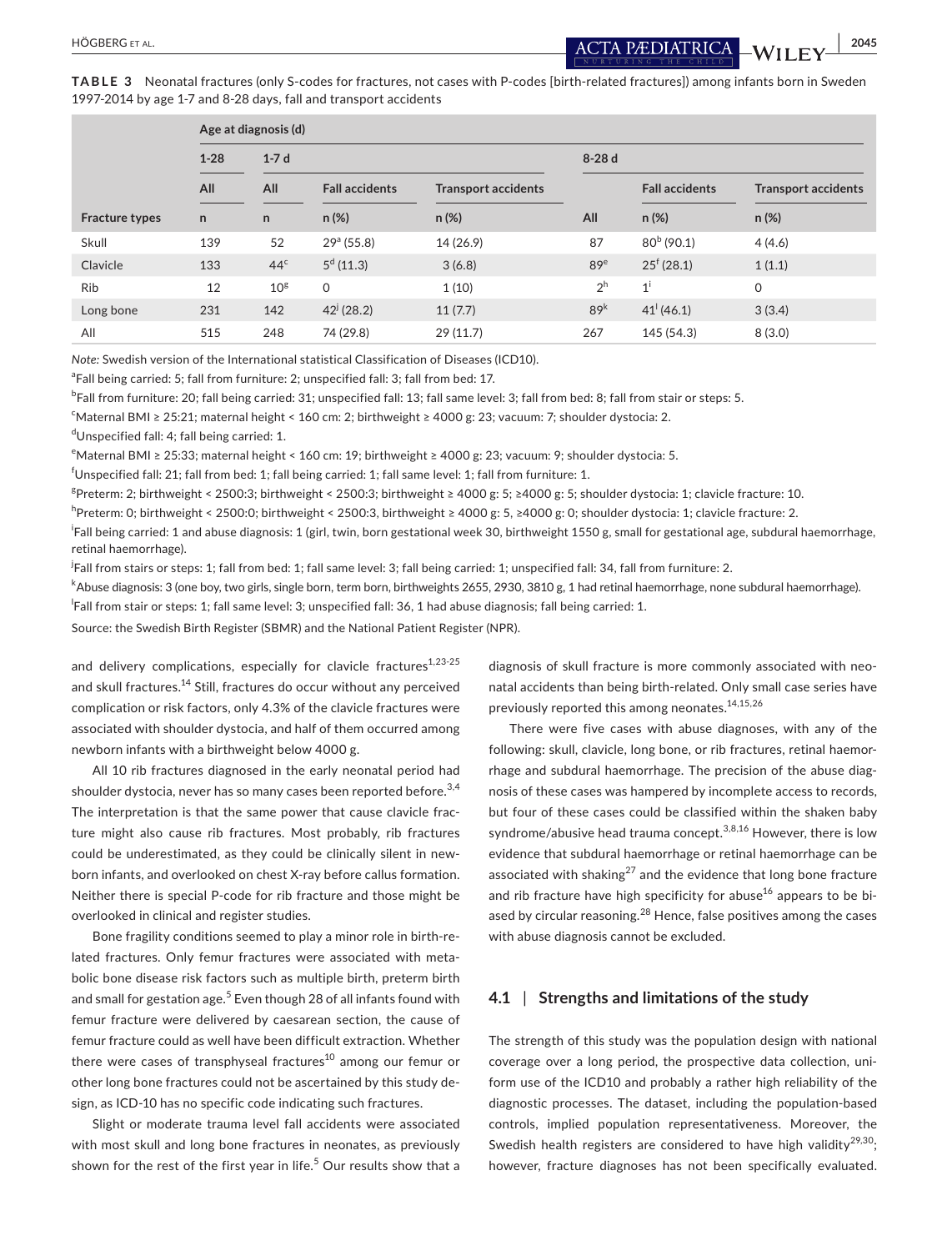**TABLE 4** Birth-related fracture (only P13 ICD10-codes) among children born in Sweden 1997-2014 by type, maternal and birth characteristics

|                                         |                                                                             |                                                                                                                | <b>Birth-related fractures</b>                                                                                                     |                                                                                                  |                                                                                       |                                                                                                                     |
|-----------------------------------------|-----------------------------------------------------------------------------|----------------------------------------------------------------------------------------------------------------|------------------------------------------------------------------------------------------------------------------------------------|--------------------------------------------------------------------------------------------------|---------------------------------------------------------------------------------------|---------------------------------------------------------------------------------------------------------------------|
|                                         |                                                                             | Population<br>N(%)                                                                                             | Clavicle<br>(P13.4)<br>$(N = 4736)$<br>$n$ (%) $P$ -value                                                                          | <b>Skull</b><br>(P13.0) & Other<br><b>Skull (P13.1)</b><br>$(N = 40)$<br>$n$ (%) $P$ -value      | Femur<br>(P13.2)<br>$(N = 39)$<br>$n$ (%) $^{P-value}$                                | Other long<br>bones<br>(P13.3)<br>$(N = 144)$<br>$n$ (%) $P$ -value                                                 |
| Mother                                  |                                                                             |                                                                                                                |                                                                                                                                    |                                                                                                  |                                                                                       |                                                                                                                     |
| Age<br>Parity                           | < 35<br>$35+$<br>L<br>$   +$<br>< 160                                       | 715 039 (79.1)<br>188 790 (20.9)<br>397 667 (44.0)<br>506 162 (56.0)<br>114 647 (13.4)                         | 3774 (79.1) <sup>317</sup><br>961 (20.3)<br>1907 (40.3) <sup>&lt;.001</sup><br>2828 (59.7)<br>650 (14.3) <sup>&lt;,001</sup>       | $31(77.5)^{925}$<br>9(22.5)<br>19 (47.5) <sup>.770</sup><br>21(52.5)<br>7 (18.9) <sup>.630</sup> | 36 (92.3).050<br>3(7.7)<br>24 (61.5) $.042$<br>15(38.5)<br>$4(11.8)^{.600}$           | 106 (73.6) $134$<br>38 (26.4)<br>49 (34.0) <sup>.019</sup><br>95 (66.0)<br>34 (24.3).001                            |
| Height<br><b>BMI</b>                    | 160-169.9<br>$170+$<br>18.5-24.9<br>25-29.9<br>$30+$                        | 462 011(54.5)<br>274 640 (32.1) <sup>a</sup><br>496 287 (62.2) <sup>a</sup><br>203 741 (25.5)<br>97 915 (12.3) | 2607 (57.5) <sup>&lt;,001</sup><br>1270 (28.1)<br>2206 (52.2)<br>1269 (30.0) <sup>&lt;.001</sup><br>753 (17.8) <sup>&lt;.001</sup> | 18 (48.7).893<br>12 (32.4)<br>19 (53)<br>$11(31)^{.469}$<br>$6(16)^{.440}$                       | 15 $(44.1)^{213}$<br>15(44.1)<br>16 (34.4)<br>11 (34.4) $265$<br>$5(15.6)^{.514}$     | 67 (47.8) <sup>&gt;.999</sup><br>39 (27.9)<br>65 (49.2)<br>38 (28.8):107<br>29 (22.0) <sup>&lt;.001</sup>           |
| <b>Birth</b>                            |                                                                             |                                                                                                                |                                                                                                                                    |                                                                                                  |                                                                                       |                                                                                                                     |
| Dystocic labour<br>Mode of presentation | Occiput anterior                                                            | 134 365 (14.9)<br>783 743 (89.5) <sup>a</sup>                                                                  | $1071 (22.6)^{4.001}$<br>4496 (97.9)                                                                                               | $15(37.5)^{4.001}$<br>32 (82) $^{196}$                                                           | 12 (30.8) $.018$<br>9(23.1)                                                           | 78 (54.2) <sup>&lt;.001</sup><br>108 (79.4)                                                                         |
|                                         | Occiput posterior/brow<br><b>Breech</b><br>Other                            | 37 594 (4.3)<br>34 030 (3.9)<br>19 663 (2.2)                                                                   | 39 $(0.8)^{4.001}$<br>33 $(0.7)^{4.001}$<br>$30(0.6)^{4.001}$                                                                      | 1(2.6)<br>3(7.7)<br>3(7.7)                                                                       | $2(5.1)^{.175}$<br>$27(69.2)^{4.001}$<br>$1(2.6)^{439}$                               | $8(5.8)^{0.326}$<br>$10(7.4)^{0.51}$<br>$10(7.4)^{0.001}$                                                           |
| Mode of delivery                        | <b>SVD</b><br>Planned caesarean<br>Emergency caesarean<br>Vacuum<br>Forceps | 630 690 (75.2) <sup>a</sup><br>62 959 (7.5)<br>78 346 (9.3)<br>64 791 (7.7)<br>2474 (0.3)                      | 3639 (76.9)<br>$30(0.6)^{4.001}$<br>32 $(0.7)^{4.001}$<br>$1034(21.8)^{4.001}$<br>37 (0.8) <sup>&lt;.008</sup>                     | 17(42.5)<br>1(2.5)<br>5 (12.5) $^{.205}$<br>$16(40.0)^{4.001}$<br>1(2.5)                         | 2(6.0)<br>$18(54.6)^{4.001}$<br>$10(30.3)^{4.001}$<br>$3(9.1)^{0.014}$<br>$\mathbf 0$ | 29(31.2)<br>13 (14.0) <sup>&lt;.001</sup><br>13 $(14.0)^{4.001}$<br>38 (40.8) <sup>&lt;.001</sup><br>$\overline{0}$ |
| Shoulder dystocia                       |                                                                             | 2060 (0.2)                                                                                                     | 204 $(4.3)^{4.001}$                                                                                                                | 1(2.5)                                                                                           | $2(5.1)^{.007}$                                                                       | 51 (35.4) $0.001$                                                                                                   |
| Child                                   |                                                                             |                                                                                                                |                                                                                                                                    |                                                                                                  |                                                                                       |                                                                                                                     |
| Sex                                     | Female<br>Male                                                              | 437 132 (48.4)<br>466 697 (51.6)                                                                               | 1935(40.9) <sup>&lt;.001</sup><br>2800 (59.1)                                                                                      | $13(32.5)^{062}$<br>27(67.5)                                                                     | $15(38.5)^{281}$<br>24(61.5)                                                          | 50 (34.7) 0.001<br>94 (65.3)                                                                                        |
| Multiple Birth                          |                                                                             | 26 638 (2.9)                                                                                                   | $26 (0.5)^{4.001}$                                                                                                                 | 2(5)                                                                                             | 7 $(17.9)^{4.001}$                                                                    | $6(4.2)^{.703}$                                                                                                     |
| Preterm birth                           | 32-36<br>$32$                                                               | 47 297 (5.2)<br>9145 (1.0)                                                                                     | 114 $(2.4)^{4.001}$<br>1(0.02)                                                                                                     | $5(12.5)^{.113}$<br>1(2.5)                                                                       | 4(10.3)<br>2(5.1)                                                                     | $16(11.1)^{.008}$<br>2(1.4)                                                                                         |
| Birthweight (g)                         | < 2500<br>2500-3499<br>3500-3999<br>4000-4499<br>4500+                      | 40 367 (4.5)<br>385 640 (42.8) <sup>a</sup><br>308 636 (34.2)<br>134 266 (14.9)<br>33 003 (3.7)                | 28 $(0.6)^{4.001}$<br>770 (16.3)<br>$1636 (34.6)^{4.001}$<br>1528 (32.3) <sup>&lt;,001</sup><br>764 (16.2) <sup>&lt;,001</sup>     | 3(7.8)<br>10 (25.4)<br>$16(41)^{.121}$<br>$7(18)^{.246}$<br>3(7.8)                               | $6(15.8)^{063}$<br>20 (52.6)<br>7 (18.4) $.077$<br>3(7.9)<br>2(5.3)                   | 7 $(4.9)^{.127}$<br>31 (21.8)<br>36 (25.4) $161$<br>32 (22.5) $5,001$<br>$36(25.4)^{4.001}$                         |
| Head circumference<br>(cm)              | $\leq 35$<br>$36 - 37$<br>$38+$                                             | 558 675 (63.8) <sup>a</sup><br>280 183 (32.0)<br>36 445 (4.2)                                                  | 2090 (46.2)<br>1986 (43.8) <sup>&lt;.001</sup><br>451 (10) <sup>&lt;.001</sup>                                                     | 18 (49)<br>$16(43)^{.674}$<br>3(8)                                                               | 22 (64.7)<br>$10(29.4)^{.961}$<br>2(5.9)                                              | 60 (43,2)<br>45 (32,4) <sup>.054</sup><br>34 (24.4) <sup>&lt;.001</sup>                                             |
| SGA                                     | < 2.5%<br>$~10\%$                                                           | 20 574 (2.0)<br>94 275 (10.4)                                                                                  | $14(0.3)^{4.001}$<br>76 $(1.6)^{4.001}$                                                                                            | 0<br>3(8)                                                                                        | 2(6.5)<br>$10(25.6)^{011}$                                                            | 2(1.5)<br>$9(6.4)^{.119}$                                                                                           |

Abbreviations: BMI, body mass index; preterm birth, <37 + 0 gestational weeks; SGA, small for gestational age; SVD, Spontaneous vaginal delivery. <sup>a</sup>Reference category.

Source: the Swedish Birth Register (SBMR) and the National Patient Register (NPR). Exposure by type compared the population, *P*-value (2-tail) Fisher exact test or Mantel-Haenszel chi-square (clavicle).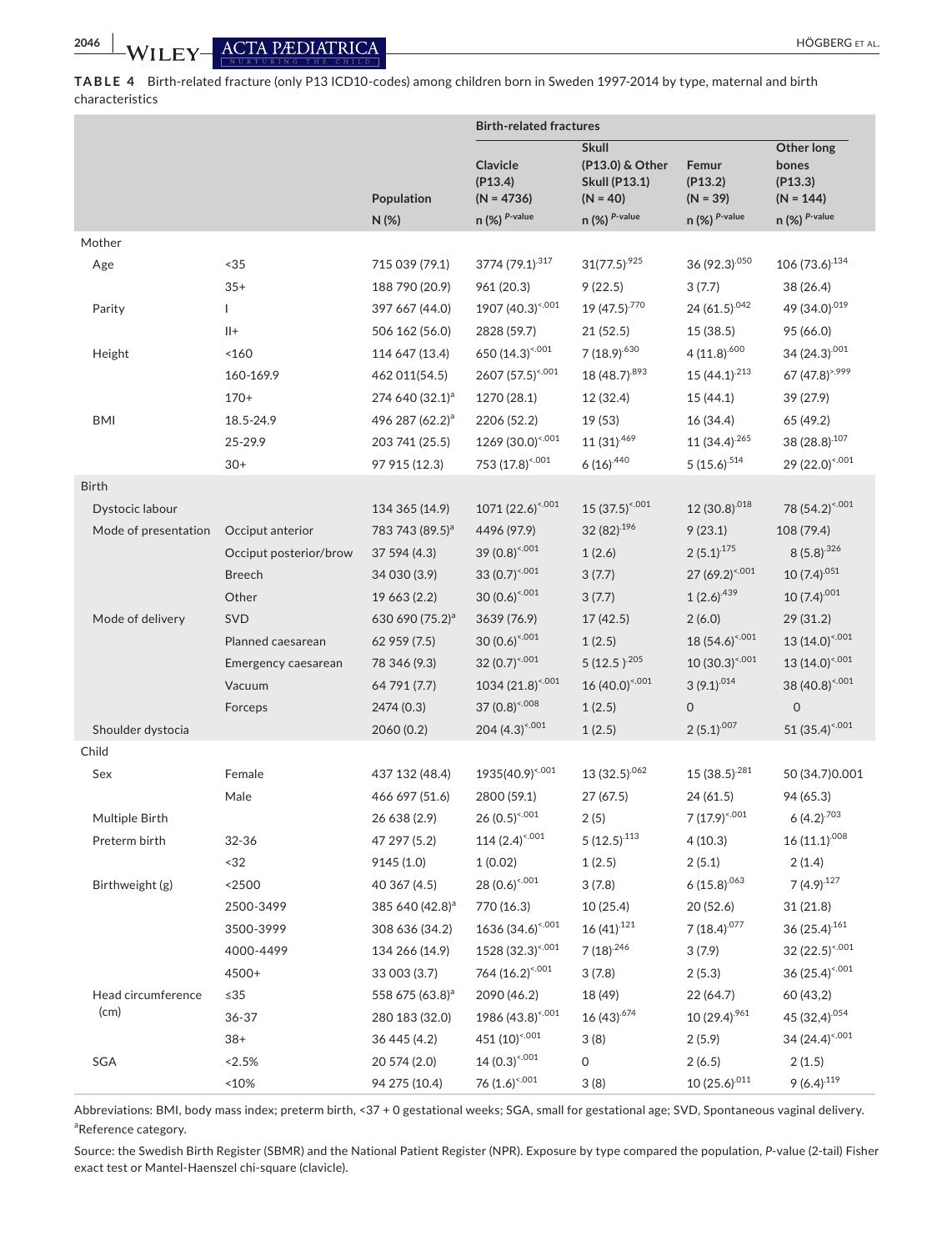| <b>HÖGBERG ET</b> | <b>ACTA PÆDIATRICA</b> WI | 2047 |
|-------------------|---------------------------|------|
|                   |                           |      |

**TABLE 5** Risk factors for birth-related clavicle fracture (P13.4, ICD10-N = 4673) in vaginally delivered infants born in Sweden 1997-2014

|                   | Clavicle fracture (only vaginal birth) |                     |                              |                      |  |
|-------------------|----------------------------------------|---------------------|------------------------------|----------------------|--|
|                   |                                        |                     | Model 1ª                     | Model 2 <sup>b</sup> |  |
| <b>Exposure</b>   |                                        | OR (95% CI)         | aOR (95% CI)                 | aOR (95% CI)         |  |
| Parity            | $\overline{1}$                         | $\mathbf{1}$        | $\mathbf{1}$                 | $\mathbf{1}$         |  |
|                   | >1                                     | $1.54(1.43-1.66)$   | $1.10(1.01-1.20)$            | $1.11(1.02-1.20)$    |  |
| Height            | $\geq$ 170                             | $\mathbf{1}$        | $\mathbf{1}$                 | $\mathbf{1}$         |  |
|                   | 160-169.9                              | $1.22(1.13-1.32)$   | $1.50(1.38-1.63)$            | $1.47(1.36 - 1.60)$  |  |
|                   | < 160                                  | $1.32(1.18-1.48)$   | 2.11 (1.87-2.39)             | 2.02 (1.79-2.30)     |  |
| <b>BMI</b>        | 18.5-24.9                              | $\mathbf{1}$        | $\mathbf{1}$                 | $\mathbf{1}$         |  |
|                   | 25-29.9                                | $1.53(1.41-1.66)$   | $1.27(1.16 - 1.38)$          | $1.26(1.16-1.37)$    |  |
|                   | $\geq 30$                              | 2.0 (1.81-2.20)     | $1.50(1.36 - 1.66)$          | $1.48(1.34-1.65)$    |  |
| Dystocic labour   |                                        | $1.61(1.44-1.79)$   |                              | $1.03(0.89 - 1.19)$  |  |
| Shoulder dystocia |                                        | 18.3 (15.1-22.3)    | ÷,                           | 4.84 (3.70-6.32)     |  |
| Delivery          | <b>SVD</b>                             | $\mathbf{1}$        |                              | $\mathbf{1}$         |  |
|                   | Vacuum                                 | $2.24(1.48-3.38)$   | $\qquad \qquad \blacksquare$ | $2.52(1.61-3.92)$    |  |
| Sex               | Female                                 | $\mathbf{1}$        | $\mathbf{1}$                 | $\mathbf{1}$         |  |
|                   | Male                                   | $1.37(1.18-1.46)$   |                              | $1.09(1.01-1.80)$    |  |
| Birthweight (g)   | 2500-3499                              | $\mathbf{1}$        | $\mathbf{1}$                 | $\mathbf{1}$         |  |
|                   | 3500-3999                              | $2.57(2.32 - 2.85)$ | $2.79(2.50-3.13)$            | $2.77(2.48-3.10)$    |  |
|                   | 4000-4499                              | $5.53(4.99 - 6.13)$ | 6.09 (5.37-6.90)             | $5.91(5.21 - 6.70)$  |  |
|                   | 4500+                                  | 13.3 (11.8-15.0)    | 14.7 (12.6-17.0)             | 13.2 (11.3-15.4)     |  |
| Head              | $\leq 35$                              | $\mathbf{1}$        | $\mathbf{1}$                 | $\mathbf{1}$         |  |
| circumference     | $36 - 37$                              | 1.90 (1.77-2.04)    | $0.84(0.77-0.92)$            | $0.84(0.77-0.92)$    |  |
| (cm)              | $\geq$ 38                              | 3.80 (3.35-4.31)    | $0.91(0.78 - 1.07)$          | $0.92(0.79 - 1.08)$  |  |

*Note:* Crude and adjusted odds ratios (OR and aOR), and 95% confidence interval.

Abbreviations: BMI, body mass index; SVD, spontaneous vaginal delivery.

<sup>a</sup>Model 1: parity, maternal height and BMI, infant sex, birthweight, head circumference.

<sup>b</sup>Model 2: parity, maternal height and BMI, infant sex, birthweight, head circumference, prolonged labour, shoulder dystocia, mode of delivery.

Underestimates of birth-related fractures could not be ascertained in our study, especially for birth-related clavicle fracture that mostly is clinically diagnosed. A Finnish register study, with similar design and setting, reported a 4-fold higher clavicle incidence than our results $^{2}$ ; thus, our incidence of clavicle fracture is likely to have been an underestimate. This might be the case as well had been the case for asymptomatic skull fractures and rib fractures. A major limitation was that we did not had access to the clinical records for further assessment of events preceding the diagnosis of a fracture, such as obstetrical manoeuvres during extraction of the infant, regardless of mode of delivery. Neither could we differentiate between occult fractures found incidentally by X-ray, and those that were symptomatic.

# **5** | **CONCLUSION**

Birth-related fractures and other neonatal fractures were rare and diagnosis in some cases delayed. Underestimates cannot be excluded. Adverse maternal and infant anthropometrics and delivery complications were the main risk factors for birth-related fractures. Fall and transport accidents were the main contributors to other neonatal fractures, especially skull and long bone fractures.

# **ACKNOWLEDGEMENTS**

We wish to thank Henrik Passmark at the Swedish National Board of Health and Welfare, for linkage of the registers, and Per Wikman for database management.

# **CONFLICT OF INTEREST**

The authors have no conflicts of interest to declare.

# **ORCID**

*Ulf Högberg* <https://orcid.org/0000-0002-2121-7511> *Vineta Fellman* <https://orcid.org/0000-0002-1355-5633> *Ingemar Thi[blin](https://orcid.org/0000-0001-8489-3931)* <https://orcid.org/0000-0002-2962-2466> *Knut Wester* <https://orcid.org/0000-0001-8489-3931>